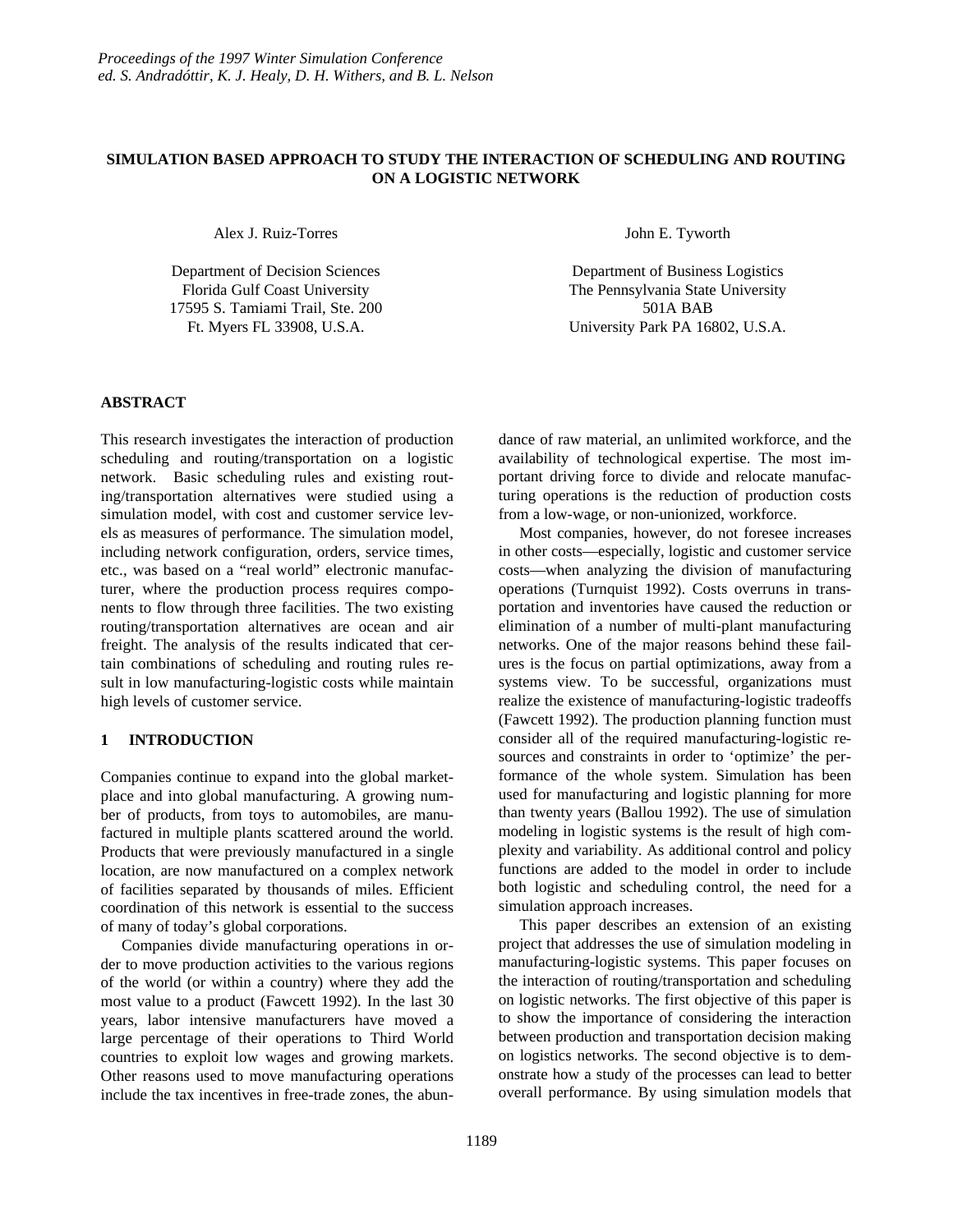include basic scheduling rules, and existing transportation options, an organization could analyze multiple scenarios and determine the best manufacturing-logistic tradeoffs in terms of cost and customer service levels.

# **2 THE INTERACTION OF SCHEDULING AND LOGISTICS DECISION MAKING**

The process of manufacturing products becomes increasingly complex as manufacturing is divided into multi-location chains. An important component in the process of manufacturing goods is the allocation of resources over time (e.g., production cells) to perform a series of tasks (Baker 1974). Scheduling is the application of models and methods to allocate these resources over time to optimize one or more objectives. Most of the current scheduling applications focuses in production systems, but increasingly they have been applied to information processing, distribution, and human resource management (Pinedo 1995).

A logistics system includes the procedures to move and store parts, both inside and outside the factory (Miller 1994). Logistics decision making has concentrated in developing models and policies to plan and control inventory, facilities, and transportation elements. The models developed in the past have addressed four logistic systems sub problems: facility location, network flows, transport modeling, and inventory modeling (Ballou 1992).

The integration of resource allocation over time (scheduling) and inventory/transportation policy making is receiving increasing attention by both academia and industry. However, most 'real' production planning functions are still concerned with scheduling at the factory floor level, while most logistics planning functions are concerned with the availability of raw materials and finished product distribution. Several authors have recognized the importance of integrating these two areas as Hameri and Paatela (1995).

Newhart et. al. (1993) investigated the design of a system integrating batch size and inventory level decision making. These researchers illustrated how measures related to cost and customer service changed depending on different combinations of strategies to select batch sizes and inventory levels at each point of the supply chain. Related research at the production floor level by Tu and Sorgen (1991) describes a tool that integrates scheduling and routing control.

### **3 SYSTEM DESCRIPTION**

Figure 1 shows an organization with three factories in separate countries which manufactures electronic components. Products are made to customer order and to

stock, and production flows among locations in *A*-*B*-*C* order. The products are sub-assembled in facility *A*, and then transported to facility *B* for final assembly and inspection. Finally, all parts are transported to facility *C* for labeling and packaging. For the purpose of this study, all parts depart the system when they are finished in facility *C* and ready to be sent to the finished products warehouse or to the customer. A single product line with annual volumes of about two million units is considered. There are three major versions of the product and a set-up process is required in all plants for product type changes.

#### **3.1 Current Production Scheduling**

The production planning function controls the release of all orders into each of the manufacturing centers. Production planning is based on a MRP system and a completion date is assigned to all orders. Completion times for orders to stock is based on the order's production



Figure 1: Description of a multi-location manufacturing chain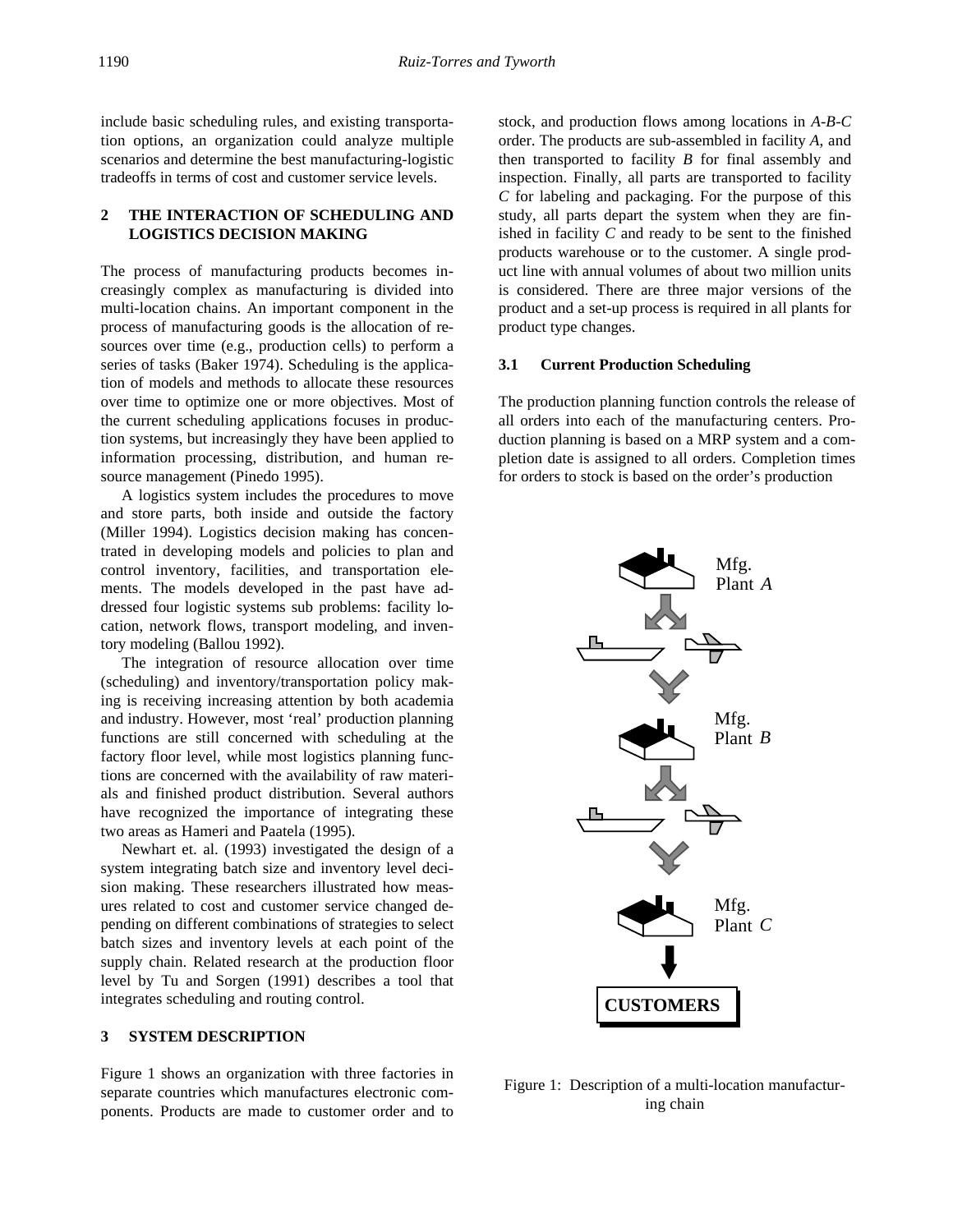time plus a 26 working day slack allotment, while customer orders have a 15 working day slack allotment. The company used experience and previous performance to estimate the slack time. At the floor level, orders are scheduled on a FIFO basis. To give priority to customer or late orders, however, expediting and other system disruptions, such as batch preemption, are very common.

## **3.2 Current Logistics Planning**

The materials planning function oversees raw and work in process (WIP) inventories, and transportation mode selection. Raw material orders are determined by the MRP system, which includes forecasts for customer orders. WIP inventories are not planned, but are the result of blockages or transportation time. All orders are shipped as soon as they are ready. The transportation policy at both locations focuses on the use of consolidated ocean freight to keep the use of air cargo shipments to a minimum. However, there is a tendency to use air cargo at the end of the month to expedite late customer orders and maintain on-time performance levels for the monthly review.

The performance (reliability) and availability of the two transportation modes is controlled by several factors including weather conditions and customs. The air cargo mode is available everyday, while ships are available four times per week. Customs (inspection) plays an important role in the movement of goods across locations, as it is a highly political and uncontrollable matter. One year of transportation data from several carriers was used to create a general distribution for the transportation lead-time for the two possible modes.

#### **4 THE EXPERIMENTAL FRAMEWORK**

This section presents the three major components of this investigation: the cost model, the production scheduling rules, and the routing/transportation alternatives. The simulation model of the system described in Section 3.0, and the cost model (described next) provide a constant framework to investigate the effect of changes in performance caused by changes in the scheduling and transportation policies. The simulation model was developed in the Extend simulation software, and validated. The model validation consisted in comparing the simulation's output to actual performance for one year of actual orders (input).

#### **4.1 Cost Model**

The logistic-manufacturing cost model is illustrated in Table 1. These costs include set-up, inventory, transportation, and finally customer discount costs due to late orders. Some of the cost were obtained directly from the organizations records, while others were estimated given average product cost (Note: average daily production for both production centers is 8,000 units).

## Table 1: Cost Model

| TC                                                                               | $= LC + MC + CSC$                                                                                                                                                                                                                                                                                                                                                                                                                                                                                    |  |  |  |  |  |
|----------------------------------------------------------------------------------|------------------------------------------------------------------------------------------------------------------------------------------------------------------------------------------------------------------------------------------------------------------------------------------------------------------------------------------------------------------------------------------------------------------------------------------------------------------------------------------------------|--|--|--|--|--|
| LC<br>MC<br><b>CSC</b>                                                           | $= 4,500(C_T) + 375(T_{AC}) + 67(T_S)$<br>$= 25,000(St_A) + 20,000(St_B) + 5,000(St_C)$<br>$= 125(L_{\text{CU}}) + 435(L_{\text{SU}})$                                                                                                                                                                                                                                                                                                                                                               |  |  |  |  |  |
|                                                                                  | Where                                                                                                                                                                                                                                                                                                                                                                                                                                                                                                |  |  |  |  |  |
| TC<br>LC<br>MC<br><b>CSC</b><br>$St_{A}$<br>$St_{R}$<br>StC<br>$C_T$<br>$T_{AC}$ | $=$ Total Cost $(\$)$<br>$=$ Logistic Cost $(\$)$<br>$=$ Manufacturing Cost $(\$)$<br>$=$ Customer Service Cost $(\$)$<br>$=$ Total Set-up time (days), Location A<br>$=$ Total Set-up time (days), Location B<br>$=$ Total Set-up time (days), Location C<br>$=$ Average Cycle Time<br>$=$ Total number of units transported by Air<br>(000)                                                                                                                                                        |  |  |  |  |  |
| $T_S$                                                                            | $=$ Total number of units transported by Ship<br>(000)                                                                                                                                                                                                                                                                                                                                                                                                                                               |  |  |  |  |  |
| $L_{CU}$<br>$L_{\rm SU}$                                                         | $=$ Total number of late Customer Units (000)<br>$=$ Total number of late Stock Units (000)                                                                                                                                                                                                                                                                                                                                                                                                          |  |  |  |  |  |
| 5,000<br>4,500<br>375<br>67 —<br>435<br>125                                      | $25,000 = \text{Cost of lost production } (\frac{6}{\text{day}}), \text{location } A$<br>$20,000 = \text{Cost of lost production } (\frac{6}{\text{day}}), \text{location } B$<br>= Cost of lost production (\$/day), location $C$<br>$=$ Inventory Cost<br>$=$ Air Cargo cost (\$/1,000 units)<br>$=$ Ocean Freight cost (\$/1,000 units)<br>$=$ Discount for late customer orders [cost]<br>$(\$/1,000 \text{ units})$<br>= Discount for late stock orders<br>[cost]<br>$(\$/1,000 \text{ units})$ |  |  |  |  |  |

In addition to the total cost (TC), several measures related to customer service are considered in the company's review system. These measures include the number of units late (made to stock, customer orders, total), the number of orders late (customer orders) and the number of days late. Especially important are service measures related to customer orders.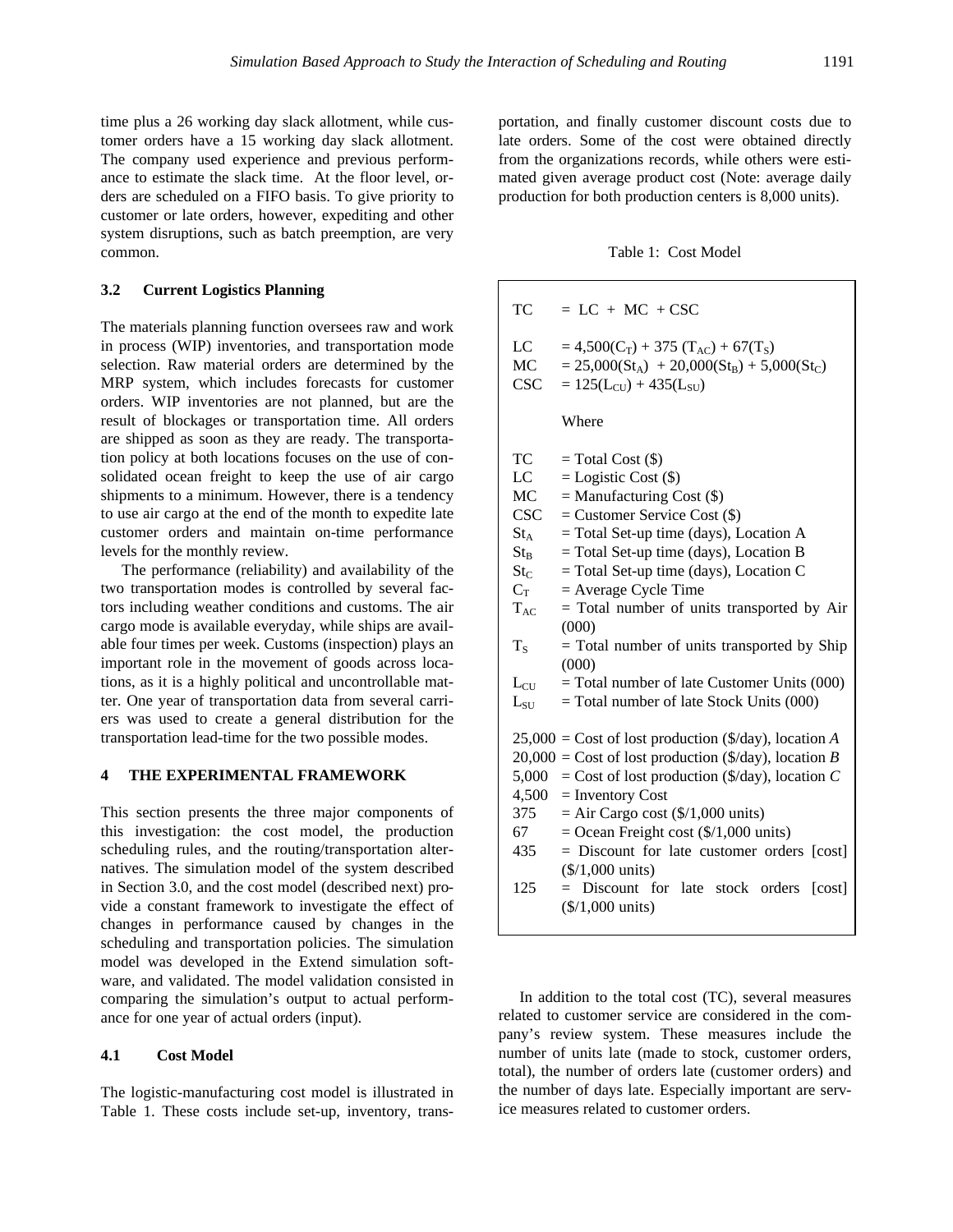# **4.2 Scheduling Rules**

At each manufacturing location, five scheduling rules are experimentally used to determine which order "enters" the production center next. Selection of orders is determined from among all the orders that are waiting in the staging area at the time the current order is completed. On average, only a few orders are waiting on the staging area  $(< 7)$ . Finally, orders cannot be preempted (an occurrence in the actual system) as a simplification of the simulation model, and to follow the company's official procedures.

The five scheduling rules are presented in Table 2. FIFO, or first-in first-out, organizes waiting orders in order of arrival. The earliest due date rule, EDD, organizes waiting orders by their assigned due date. The TYPE rule separates all waiting orders into two groups, the customer orders first, then stock orders. If there are more than one of any type, it organizes them by their due date. Note that this rule always schedules first all customer order, regardless of the number and arrival time of made-to-stock orders in the queue. The SPT rule organizes orders by the batch size (number of units). If there are ties, orders are organized by their due date. Finally, in the SET\_UP rule, an order is selected from the queue if it is of the same product type as the current order in the production floor. If there is more than one order of the current type in the queue, of those, the order with the smallest due date is selected. If there is no order in the queue of the same type, the order with the lowest due date is selected.

#### Table 2: Scheduling Rules

| <b>Attribute</b><br><b>Name</b> |                      | <b>Objective</b>                 |  |  |
|---------------------------------|----------------------|----------------------------------|--|--|
| <b>FIFO</b>                     | <b>Arrival Time</b>  | To maintain orders               |  |  |
|                                 |                      | waiting the minimum<br>possible. |  |  |
|                                 |                      |                                  |  |  |
| EDD                             | <b>Promised Date</b> | Minimize the differ-             |  |  |
|                                 |                      | ence between an or-              |  |  |
|                                 |                      | der's due date and its           |  |  |
|                                 |                      | completion time.                 |  |  |
| <b>TYPE</b>                     | Order Type           | To serve customer                |  |  |
|                                 |                      | orders first.                    |  |  |
| <b>SPT</b>                      | <b>Batch Size</b>    | Minimize the aver-               |  |  |
|                                 |                      | age cycle time.                  |  |  |
| <b>SET UP</b>                   | Product Type         | Minimize the total               |  |  |
|                                 |                      | set-up time.                     |  |  |
|                                 |                      |                                  |  |  |

#### **4.3 Transportation Rules**

After each manufacturing stage, each order is routed to the next manufacturing plant by one of two carrier modes. Company tractor-trailers are used to move parts from the factories to the airport or dock. Although there are only two possible modes, three rules on how to assign orders to a mode are investigated and presented in Table 3. The SHIP rule assigns all orders to be transported by ocean freight. The AIR rule assigns air cargo to all customer orders, and ocean freight to all stock orders. Finally, the AIR\_DD rule assigns to air cargo only those customer orders that are close of being late.

Table 3: Transportation Rules

| <b>Name</b> | <b>Objective</b>                     |  |  |  |  |  |
|-------------|--------------------------------------|--|--|--|--|--|
| <b>SHIP</b> | To minimize transportation cost.     |  |  |  |  |  |
| AIR.        | To speed up all customer orders to   |  |  |  |  |  |
|             | their next production stage.         |  |  |  |  |  |
| AIR DD      | To speed up all customer orders that |  |  |  |  |  |
|             | are close to their due date.         |  |  |  |  |  |

### **5 RESULTS**

Table 4 presents the performance of the five production scheduling rules combined with the three transportation rules. The table presents logistic, manufacturing, customer service, and total costs. The table also presents two measures of performance related to customer order on time performance: the percentage of customer orders late CO-Late(%) and the average number of days late for those orders, CO-Late(d). Several relevant results in relation to our cost model include:

1. When the total cost, TC, and the percentage of customer orders late are considered, the number of Pareto Efficient solutions is small (only 4). The SET\_UP-SHIP combination provides the lowest cost solution (TC =  $$947K, CO-Late$ %) = 55.3%), while the SPT-AIR combination provides the lowest number of customer orders late (TC = \$1212K, CO-Late(%) =  $1.1\%$ ). Two other combinations, SPT-AIR\_DD and SET\_UP-AIR\_DD, provide alternative efficient solutions. This result shows the applicability of this analysis on a periodic decision making system that determines scheduling and transportation policies. As the number of efficient solution is small, decision-makers can choose from among the few efficient choices for the best tradeoff solution.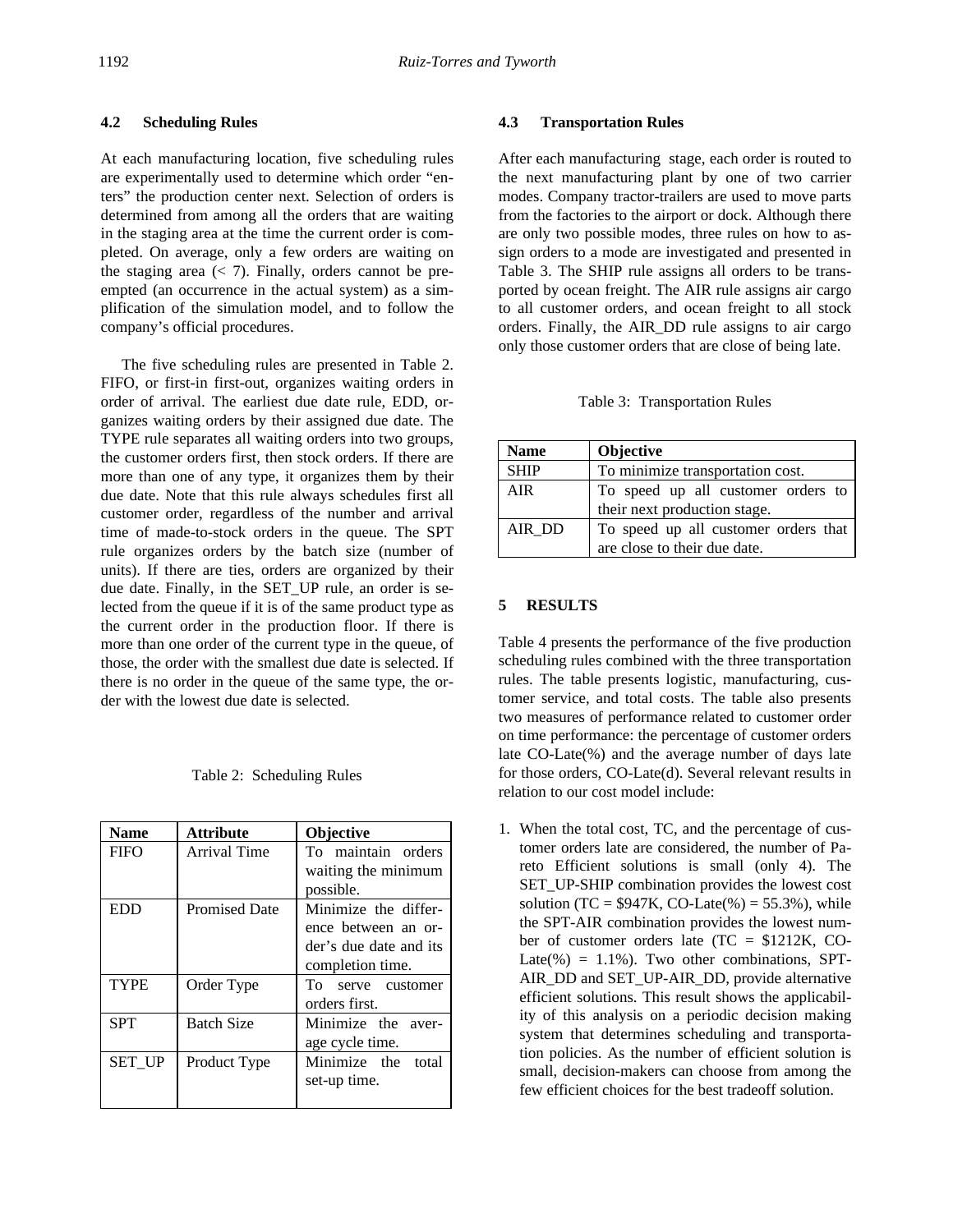- 2. In terms of costs, each of the three primary costs (LC, CSC, MC) was affected differently by transportation and scheduling rules. Logistic costs were minimized by the SPT rule (minimizes inventory costs), while the SET\_UP rule minimized manufacturing costs (less set-ups). Customer service costs were minimized by the SPT rule, a result that can be explained by a larger total number of on-time stock orders. In terms of the three transportation options, the SHIP transportation rule was the most costeffective choice, as logistics cost skyrocket as airfreight is used to move products.
- 3. In terms of the customer service measures, late orders are minimized by the SPT and EDD scheduling rules, and by the AIR transportation rule. In all cases the EDD scheduling rule minimized the average number of days late.
- 4. A statistical analysis of the results demonstrated that both the scheduling and transportation rules had a large effect on both TC and CO-Late(%). The analysis also showed that there are strong interaction effects between several of the scheduling and transportation rules: The FIFO rule, and the interactions FIFO-SHIP, FIFO-AIR, and FIFO-AIR\_DD had a strong effect on the CO-Late(%) result (higher). Similarly, the interaction terms TYPE-

AIR, SPT-AIR and SPT-AIR\_DD had a strong effect on CO-Late(%) (lower). In terms of total cost, the FIFO-AIR, TYPE-AIR, EDD-AIR, FIFO-AIR\_DD, and SET\_UP-SHIP interactions were the most significant, with SET\_UP-SHIP the only combination with a reducing effect on TC.

 In general these results support the idea that a combination of scheduling and transportation rules has an effect on total network costs and customer service performance. A change in either the scheduling or routing/transportation policy affects both manufacturing and logistics costs, and the service provided to the customers. This study not only shows that the scheduling-routing interaction affects the performance of the system, but that there are combinations that can reduce total costs, and simultaneously maintain high levels of customer service. In terms of the company being studied, it was shown that changing from FIFO scheduling to SPT, and utilizing air only on those orders that were close to their due dates (SPT-AIR\_DD), could reduce total costs and improve customer service levels. Two areas of future work include due date assignment and the selection of the cutoff point for orders that are close to their due dates based on shop conditions, routing options and inventory levels.

|             |                | <b>FIFO</b> | <b>EDD</b> | <b>TYPE</b> | <b>SPT</b> | <b>SET UP</b> |
|-------------|----------------|-------------|------------|-------------|------------|---------------|
| <b>SHIP</b> | <b>CSC</b>     | 137,000     | 131,000    | 125,500     | 120,000    | 118,000       |
|             | MC             | 604,500     | 565,500    | 567,800     | 587,300    | 473,200       |
|             | LC             | 365,360     | 358,205    | 358,295     | 350,645    | 356,630       |
|             | TC             | 1,106,860   | 1,054,705  | 1,051,595   | 1,057,945  | 947,830       |
|             | $CO-Late$ %)   | 72.3 %      | 47.8%      | 53.2 %      | 51.1 %     | 55.3%         |
|             | CO-Late (days) | 9.2         | 4.0        | 5.8         | 4.2        | 12.1          |
|             |                |             |            |             |            |               |
| <b>AIR</b>  | <b>CSC</b>     | 109,500     | 73,000     | 57,000      | 36,000     | 67,500        |
|             | МC             | 582,100     | 577,500    | 559,000     | 587,300    | 461,800       |
|             | LC             | 594,145     | 593,155    | 593,695     | 588,700    | 585,415       |
|             | TC             | 1,285,745   | 1,243,655  | 1,209,695   | 1,212,000  | 1,114,715     |
|             | $CO-Late(\%)$  | 57.4 %      | 14.9 %     | 10.6 %      | 1.1%       | 23.4 %        |
|             | CO-Late (days) | 5.9         | 4.1        | 5.8         | 5.3        | 14.5          |
|             |                |             |            |             |            |               |
| AIR DD      | <b>CSC</b>     | 109,500     | 65,500     | 53,500      | 53,000     | 88,500        |
|             | МC             | 578,500     | 568,100    | 564,600     | 578,500    | 468,000       |
|             | LC             | 527,855     | 465,680    | 460,750     | 445,995    | 490,880       |
|             | TC             | 1,215,855   | 1,099,280  | 1,078,850   | 1,077,495  | 1,047,380     |
|             | $CO-Late$ %)   | 61.4 %      | 17.0 %     | 12.8%       | 8.5 %      | 36.2%         |
|             | CO-Late (days) | 4.9         | 2.3        | 2.3         | 2.4        | 6.5           |

Table 4: Summary of the Results